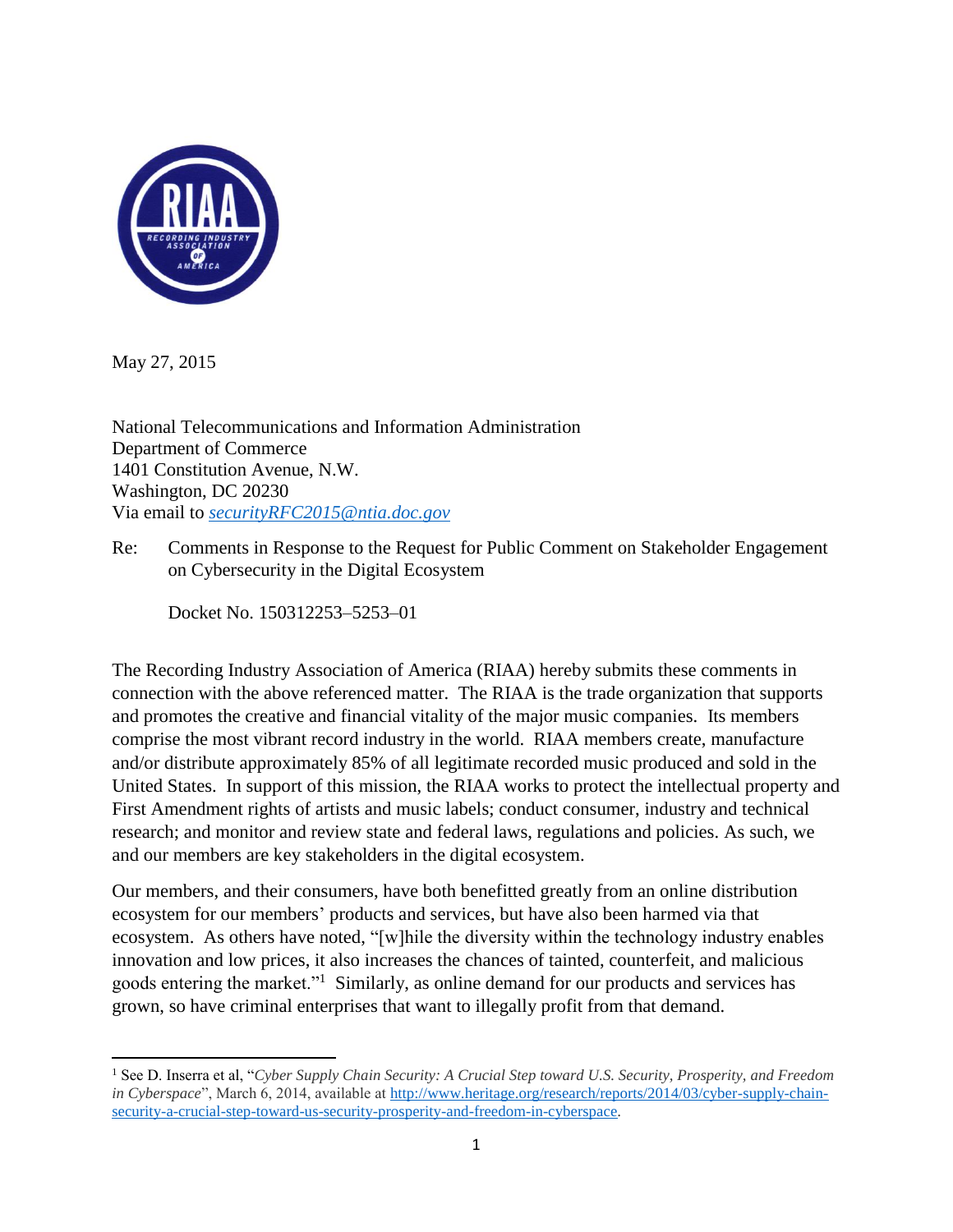Often that criminal activity takes the form of offering infringing or counterfeit goods and services. This, in and of itself, is a type of cybercrime that should be deterred, and everyone in the Internet ecosystem has a role in addressing and deterring such activity. While several voluntary initiatives have been implemented to address this, more can and should be done.<sup>2</sup>

In addition, this criminal activity also often takes the form of scams, malvertising, malware or other malicious activity intended to either trick users into downloading unwanted and damaging software to their computers or to engage in identity theft. Consider, for example, the following:

- A study by Incopro from March of this year found that in reviewing the advertisements on 250 popular piracy sites, "just under one-third of the total number of 'adverts' viewed in this study were in the trick button/malware category, where a click on the 'advert' could potentially infect the user's computer with malware and bots, potentially perpetrating fraud and possibly compromising user data."<sup>3</sup>
- In 2014, a working paper from the Association of Internet Security Professionals reported that "[f]rom botnets to DDoS attacks, video streaming has become the number one method to propagate highly dangerous malware on the Internet."<sup>4</sup>
- A 2014 report from the Heritage Foundation found that counterfeit software frequently threatens cybersecurity because such software is often accompanied by malware and often directs the user to dangerous websites. The report noted that "[w]hile too few studies exist to fully analyze the international scope of this problem, clearly software counterfeiting is a serious and costly cybersecurity threat." 5
- This month, Digital Citizens Alliance released a report that found that of the 589 sites engaged in infringement that it reviewed, one third of them included links with the potential to infect users' computers with viruses or other malware.<sup>6</sup> The report noted that "[i]n most cases, the links are hidden behind download or play buttons, but in many cases, it is not even necessary to click on a link to spawn the unwanted download."<sup>7</sup>

[http://judiciary.house.gov/\\_files/hearings/113th/09182013\\_02/091813%20Testimony%20of%20Cary%20Sherman.p](http://judiciary.house.gov/_files/hearings/113th/09182013_02/091813%20Testimony%20of%20Cary%20Sherman.pdf) [df,](http://judiciary.house.gov/_files/hearings/113th/09182013_02/091813%20Testimony%20of%20Cary%20Sherman.pdf) and Statement for the Record of Cary Sherman, Chairman and CEO, Recording Industry Association of America

on "Section 512 of Title 17" before the U.S. House of Representatives, Committee on the Judiciary, Subcommittee on Courts, Intellectual Property, and the Internet, March 13, 2014, available at

 $\overline{\phantom{a}}$ 

<sup>&</sup>lt;sup>2</sup> See, e.g., Statement of Cary H. Sherman Chairman and CEO Recording Industry Association of America, before the U.S. House of Representatives, Committee on the Judiciary, Subcommittee on Courts, Intellectual Property, and the Internet, September 18, 2013, available at

[http://judiciary.house.gov/\\_cache/files/22c3acda-551c-41ba-b330-8dd251dd15fd/113-86-87151.pdf.](http://judiciary.house.gov/_cache/files/22c3acda-551c-41ba-b330-8dd251dd15fd/113-86-87151.pdf) <sup>3</sup> Se[e http://www.incopro.co.uk/wp-content/uploads/2015/05/Revenue-Sources-for-Copyright-Infringing-Sites-in-](http://www.incopro.co.uk/wp-content/uploads/2015/05/Revenue-Sources-for-Copyright-Infringing-Sites-in-EU-March-2015.pdf)[EU-March-2015.pdf.](http://www.incopro.co.uk/wp-content/uploads/2015/05/Revenue-Sources-for-Copyright-Infringing-Sites-in-EU-March-2015.pdf)

<sup>4</sup> See AISP Working Paper, "Illegal Streaming and Cyber Security Risks: A Dangerous Status Quo?", Autumn 2014, available at [http://cryptome.org/2014/09/illegal-streaming-malware-epoch-times-full-14-0923.pdf.](http://cryptome.org/2014/09/illegal-streaming-malware-epoch-times-full-14-0923.pdf)

**<sup>5</sup>** See D. Inserra et al, "Cyber Supply Chain Security: A Crucial Step toward U.S. Security, Prosperity, and Freedom in Cyberspace", March 6, 2014, available at [http://www.heritage.org/research/reports/2014/03/cyber-supply-chain](http://www.heritage.org/research/reports/2014/03/cyber-supply-chain-security-a-crucial-step-toward-us-security-prosperity-and-freedom-in-cyberspace)[security-a-crucial-step-toward-us-security-prosperity-and-freedom-in-cyberspace.](http://www.heritage.org/research/reports/2014/03/cyber-supply-chain-security-a-crucial-step-toward-us-security-prosperity-and-freedom-in-cyberspace)

<sup>6</sup> See Digital Citizens Alliance, "*Good Money Still Going Bad: Digital Thieves and the Hijacking of the Online Ad Business, A Follow-Up to the 2014 Report on the Profitability of Ad-Supported Content Theft*", May 2015, available a[t https://media.gractions.com/314A5A5A9ABBBBC5E3BD824CF47C46EF4B9D3A76/298a8ec6-ceb0-4543](https://media.gractions.com/314A5A5A9ABBBBC5E3BD824CF47C46EF4B9D3A76/298a8ec6-ceb0-4543-bb0a-edc80b63f511.pdf) [bb0a-edc80b63f511.pdf.](https://media.gractions.com/314A5A5A9ABBBBC5E3BD824CF47C46EF4B9D3A76/298a8ec6-ceb0-4543-bb0a-edc80b63f511.pdf)

 $^7$  Id., p2.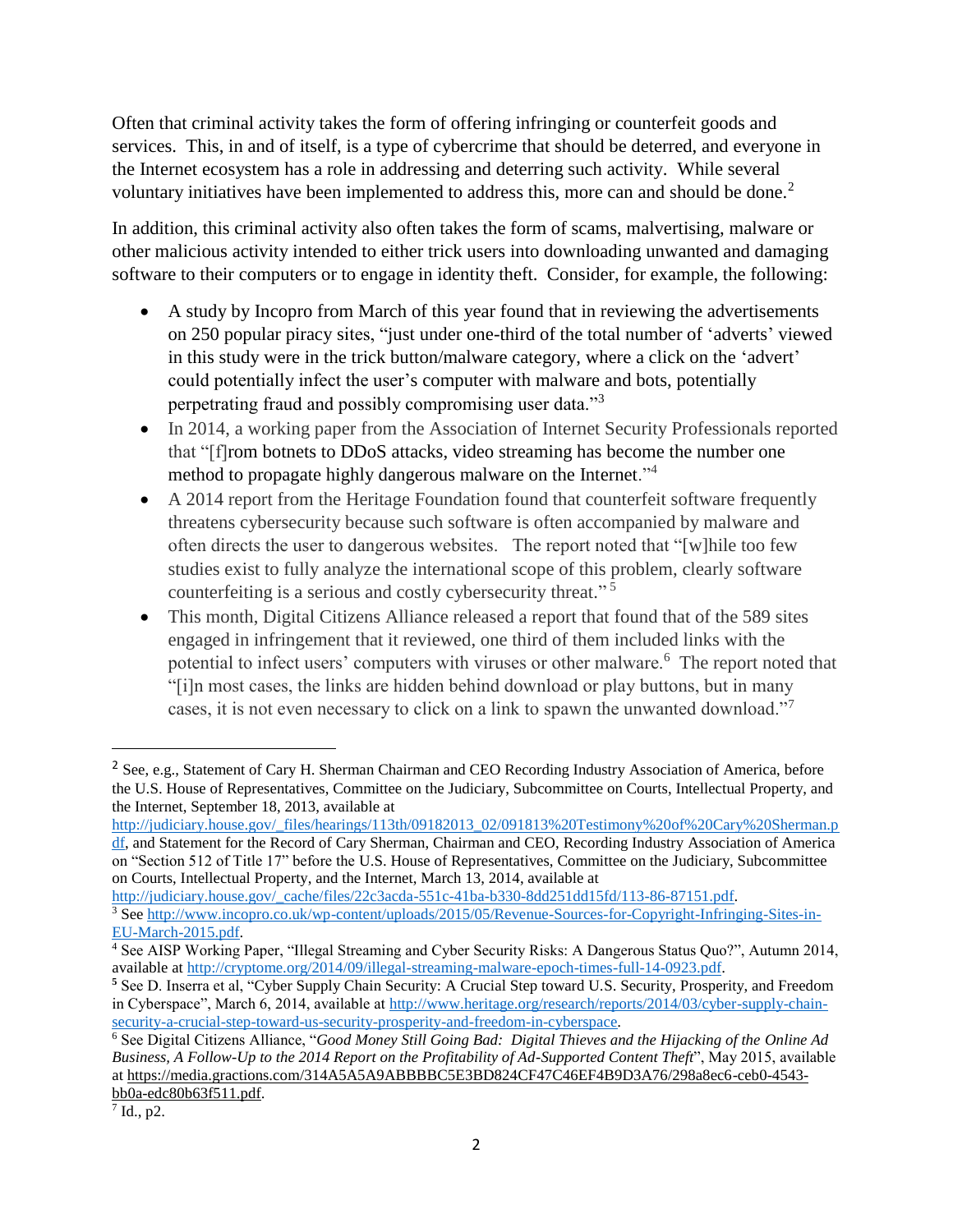Several other recent articles continue to note the tie between cybersecurity vulnerabilities for users and businesses and sites that offer pirated or counterfeit goods and services.<sup>8</sup>

To illustrate this point, note what has happened with a rogue site associated with the trademark GrooveShark. The original site, GrooveShark.com, was an infringing music site that was found to willfully infringe our members' copyrights by a court of law. As soon as GrooveShark.com was disabled, a rogue operator started a copycat site called GrooveShark.io. That domain (and related domains) was also suspended, and the site currently operates at GrooveShark.li. When one searches for content on GrooveShark.li, the user is directed to download unrelated, unrequested and unwanted software. The site operators of the copycat GrooveShark site are simply trading on the name GrooveShark to attract users, and engaging in domain hopping when one of the domains is suspended. This creates significant harm in terms of continued cybercrime and increased cyber-vulnerabilities for users.

In short, as noted above, rogue operators use the offer of infringing versions of our members' sound recordings and music videos as the "candy" to attract users that are necessary for them to create and exploit cyber vulnerabilities. In light of this, any discussion addressing malvertising or trusted downloads should also address some of the roots of these problems. These include the sites and applications that engage in pervasive copyright infringement, and the way criminals that operate these sites and applications exploit the public's desire for content to further the criminals' illegal activities.

We are sure that there are several proposals that might be worthy of discussion to address malware and trusted downloads, particularly as it relates to sites and applications offering music or music videos. In any event, consideration of copyright, and the practical and ongoing threats posed by those engaged in copyright infringement are central to this discussion. Our collective goal should be to achieve the proper balance between promoting competition online and ensuring the Internet remains a safe and vibrant ecosystem for legitimate commerce without undue risk from cyber-threats and cybercrime.

l <sup>8</sup> See, e.g., SpamFighter News, "Incopro says that Top Piracy Sites in UK Contain Malware and Scams", May 5, 2014, available at [http://www.spamfighter.com/News-18969-Incopro-says-that-Top-Piracy-Sites-in-UK-Contain-](http://www.spamfighter.com/News-18969-Incopro-says-that-Top-Piracy-Sites-in-UK-Contain-Malware-and-Scams.htm)[Malware-and-Scams.htm;](http://www.spamfighter.com/News-18969-Incopro-says-that-Top-Piracy-Sites-in-UK-Contain-Malware-and-Scams.htm) Computer Weekly, "Malware in counterfeit software to cost business \$114bn in 2013", March 25, 2013, available at [http://www.computerweekly.com/news/2240180104/Malware-in-counterfeit-software](http://www.computerweekly.com/news/2240180104/Malware-in-counterfeit-software-to-cost-business-144bn-in-2013)[to-cost-business-144bn-in-2013;](http://www.computerweekly.com/news/2240180104/Malware-in-counterfeit-software-to-cost-business-144bn-in-2013) Computer Weekly, "Pirated software malware to cost business \$491bn in 2014, study shows", March 19, 2014, available at [http://www.computerweekly.com/news/2240216380/Pirated-software](http://www.computerweekly.com/news/2240216380/Pirated-software-malware-to-cost-business-491-in-2014-study-shows)[malware-to-cost-business-491-in-2014-study-shows;](http://www.computerweekly.com/news/2240216380/Pirated-software-malware-to-cost-business-491-in-2014-study-shows) and LastLine Labs, ["Rogue Online Pharmacies Use Fake](http://labs.lastline.com/rogue-online-pharmacies-use-fake-security-seals-and-content-obfuscation)  [Security Seals and Content Obfuscation to Deceive Humans and Programs"](http://labs.lastline.com/rogue-online-pharmacies-use-fake-security-seals-and-content-obfuscation), September 17, 2014, available at <http://labs.lastline.com/rogue-online-pharmacies-use-fake-security-seals-and-content-obfuscation>.